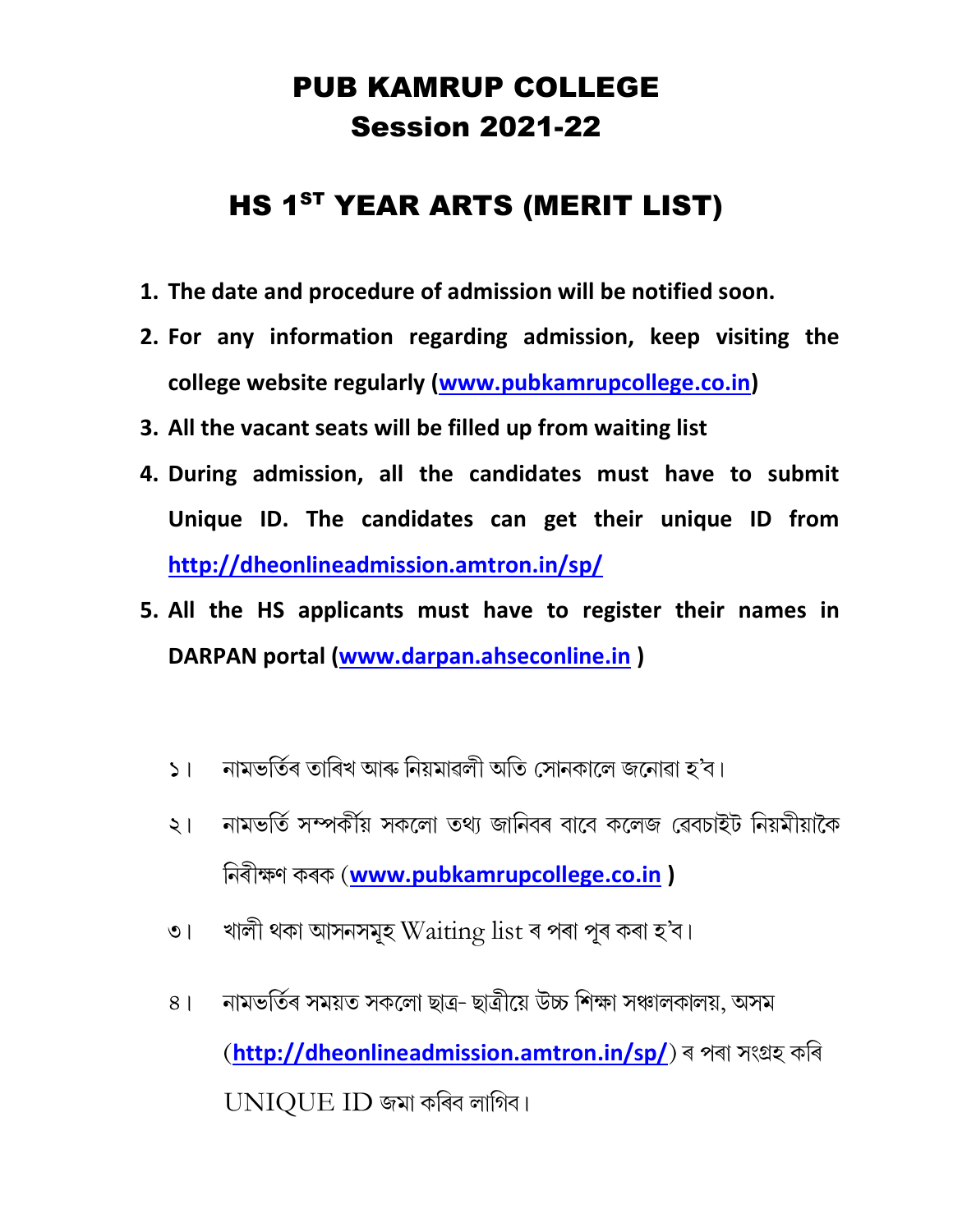#### (UNRESEARVED)

| SI No          | <b>Name</b>               | <b>Phone Number</b> | <b>Caste</b>   | <b>Total</b> | <b>Marks</b><br><b>Obtain</b> | %     |
|----------------|---------------------------|---------------------|----------------|--------------|-------------------------------|-------|
| $\mathbf{1}$   | <b>JERIFA WAHIDA</b>      | 6900783031          | <b>GENERAL</b> | 600          | 513                           | 85.5  |
| $\overline{2}$ | <b>LINTON DEKA</b>        | 7399963492          | <b>GENERAL</b> | 600          | 510                           | 85    |
| 3              | <b>BARBEE SARMA</b>       | 6003686199          | <b>GENERAL</b> | 600          | 509                           | 84.83 |
| 4              | <b>JONMANI BARMAN</b>     | 9957870777          | <b>GENERAL</b> | 600          | 507                           | 84.5  |
| 5              | <b>MRINALINI DEKA</b>     | 6000402680          | ST(P)          | 600          | 505                           | 84.17 |
| 6              | ALAKESH KUMAR             | 8761997553          | OBC            | 600          | 504                           | 84    |
| $\overline{7}$ | MRIDUSMITA KUMAR          | 9365233458          | OBC            | 600          | 503                           | 83.83 |
| 8              | <b>FARUK ALI</b>          | 6900728732          | <b>GENERAL</b> | 600          | 502                           | 83.67 |
| 9              | <b>ASMIN SULTANA</b>      | 7635834065          | <b>GENERAL</b> | 600          | 500                           | 83.33 |
| 10             | <b>JONMONI BEGUM</b>      | 6003899765          | <b>GENERAL</b> | 600          | 491                           | 81.83 |
| 11             | LIZA DEKA                 | 9707870215          | <b>GENERAL</b> | 600          | 486                           | 81    |
| 12             | PRANJIT PATOWARY          | 6003510876          | <b>GENERAL</b> | 600          | 482                           | 80.33 |
| 13             | <b>JYOTIMA NATH</b>       | 7099339052          | OBC            | 600          | 475                           | 79.17 |
| 14             | <b>MADHUSREE DEKA</b>     | 7636876656          | <b>GENERAL</b> | 600          | 474                           | 79    |
| 15             | <b>JYOTISHMOY SARMA</b>   | 8822766412          | <b>GENERAL</b> | 500          | 394                           | 78.8  |
| 16             | <b>JYOTISMITA DEKA</b>    | 7099577114          | <b>GENERAL</b> | 600          | 459                           | 76.5  |
| 17             | NAYAN JYOTI MECH          | 6002686090          | ST(P)          | 600          | 457                           | 76.17 |
| 18             | PRIYA CHOUDHURY           | 6900202177          | <b>GENERAL</b> | 600          | 457                           | 76.17 |
| 19             | SABINA SULTANA            | 7099339498          | <b>GENERAL</b> | 600          | 455                           | 75.83 |
| 20             | <b>HIYASRI NATH</b>       | 9707322444          | OBC            | 600          | 454                           | 75.67 |
| 21             | <b>TINA MONI DEKA</b>     | 6003977656          | <b>GENERAL</b> | 600          | 454                           | 75.67 |
| 22             | <b>BISHAL PHURA</b>       | 6001918277          | <b>GENERAL</b> | 600          | 454                           | 75.67 |
| 23             | CHANDANA PATOWARY         | 8099590073          | <b>GENERAL</b> | 600          | 452                           | 75.33 |
| 24             | <b>MANIKA DAS</b>         | 8822123792          | SC             | 600          | 451                           | 75.17 |
| 25             | <b>NIKU MONI BAISHYA</b>  | 8811875723          | <b>SC</b>      | 600          | 450                           | 75    |
| 26             | <b>KARISHMA DEKA</b>      | 7086649987          | <b>GENERAL</b> | 600          | 449                           | 74.83 |
| 27             | <b>MD MOKTADIR RAHMAN</b> | 8134021170          | <b>GENERAL</b> | 600          | 449                           | 74.83 |
| 28             | PARISHMITA NATH           | 9957110723          | <b>GENERAL</b> | 600          | 448                           | 74.67 |
| 29             | <b>BANAJYOTI DEKA</b>     | 7896250408          | SC             | 600          | 447                           | 74.5  |
| 30             | MADHUSMITA KALITA         | 6002155639          | <b>GENERAL</b> | 600          | 445                           | 74.17 |
| 31             | LIZA NATH                 | 9954100673          | OBC            | 600          | 444                           | 74    |
| 32             | <b>JANMONI BASUMATARY</b> | 7086644483          | <b>GENERAL</b> | 600          | 444                           | 74    |
| 33             | <b>JANMONI BASUMATARY</b> | 9085781169          | ST(P)          | 600          | 444                           | 74    |
| 34             | NILAKSHI KALITA           | 6001481179          | <b>GENERAL</b> | 600          | 442                           | 73.67 |
| 35             | KARISHMA DEKA             | 8099578153          | <b>GENERAL</b> | 600          | 441                           | 73.5  |
| 36             | HIRAK JYOTI DEKA          | 8753904272          | GENERAL        | 600          | 441                           | 73.5  |
| 37             | <b>JYOTISHMA DEKA</b>     | 9127897542          | <b>GENERAL</b> | 600          | 441                           | 73.5  |
| 38             | TRISHNA DEKA              | 7578886966          | <b>GENERAL</b> | 600          | 440                           | 73.33 |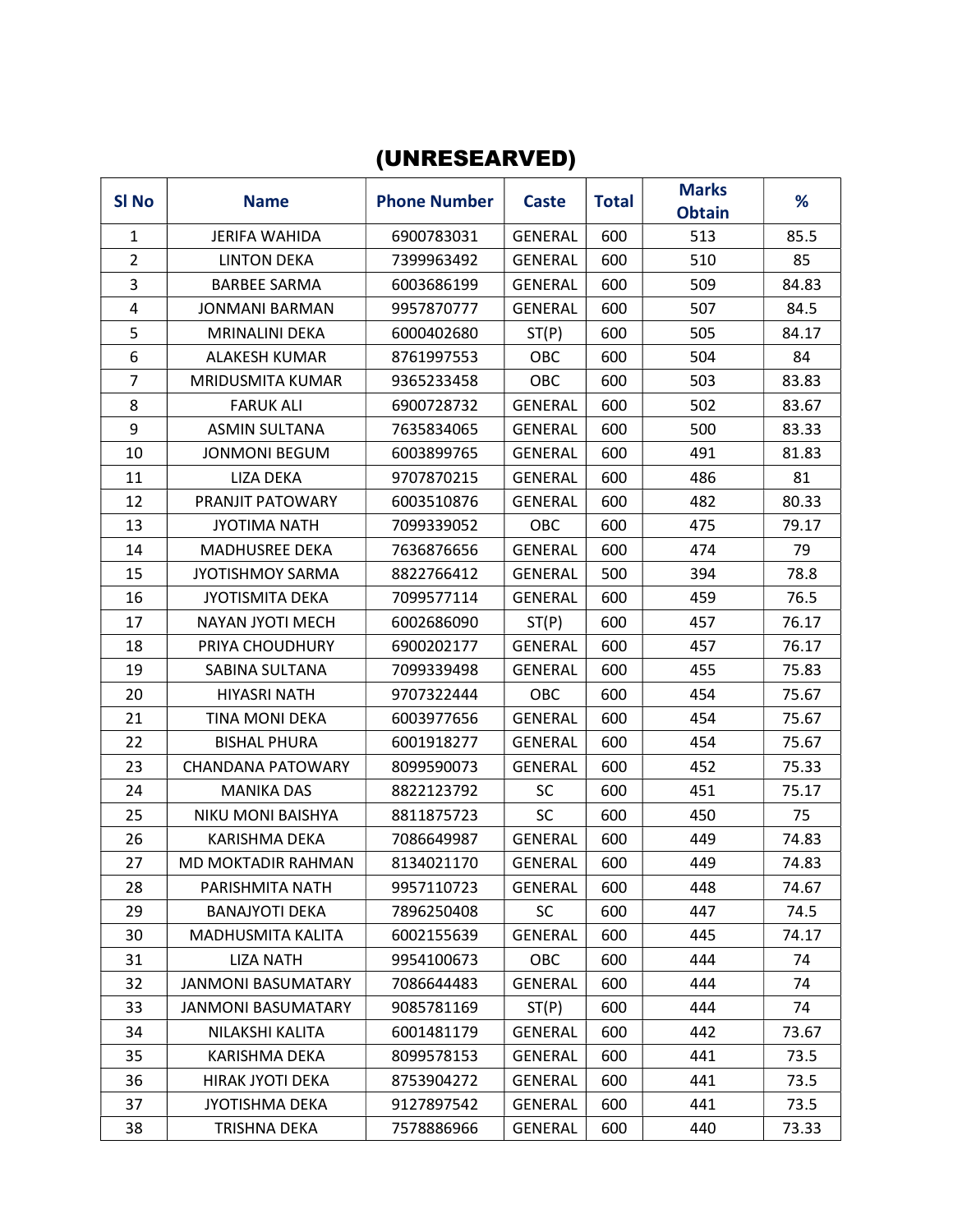| 39 | MISKINA SARANIA           | 7035788330 | ST(P)          | 600 | 438 | 73    |
|----|---------------------------|------------|----------------|-----|-----|-------|
| 40 | <b>IVLINA AHMED</b>       | 9101949100 | <b>GENERAL</b> | 600 | 437 | 72.83 |
| 41 | <b>VITALI DEKA</b>        | 9613973791 | <b>GENERAL</b> | 600 | 436 | 72.67 |
| 42 | <b>SUNITA BARUAH</b>      | 7636922076 | <b>GENERAL</b> | 600 | 434 | 72.33 |
| 43 | <b>BARNALI BORO</b>       | 9706704118 | ST(P)          | 600 | 433 | 72.17 |
| 44 | <b>ABINASH NATH</b>       | 8721842018 | <b>GENERAL</b> | 600 | 433 | 72.17 |
| 45 | DAVID NATH                | 9508775141 | OBC            | 600 | 433 | 72.17 |
| 46 | LINA KALITA               | 8011970165 | <b>GENERAL</b> | 600 | 431 | 71.83 |
| 47 | NIKITA KAKATI             | 8752048338 | <b>OBC</b>     | 600 | 431 | 71.83 |
| 48 | <b>JURI BEGUM</b>         | 9435618264 | GENERAL        | 600 | 430 | 71.67 |
| 49 | RANJUMA BEGUM             | 8638912898 | <b>GENERAL</b> | 600 | 429 | 71.5  |
| 50 | <b>ASMITA DAS</b>         | 8822663601 | <b>GENERAL</b> | 600 | 428 | 71.33 |
| 51 | <b>DEVID KALITA</b>       | 9854380370 | <b>GENERAL</b> | 600 | 427 | 71.17 |
| 52 | <b>RUNA LAILA</b>         | 7576833342 | <b>GENERAL</b> | 600 | 426 | 71    |
| 53 | <b>JINTI BEZBARUAH</b>    | 9365411648 | <b>OBC</b>     | 600 | 425 | 70.83 |
| 54 | AKASHI KALITA             | 9707690196 | <b>GENERAL</b> | 600 | 424 | 70.67 |
| 55 | <b>JINKU PATOWARY</b>     | 9394039518 | <b>GENERAL</b> | 600 | 423 | 70.5  |
| 56 | ALAKESH                   | 8099694439 | <b>GENERAL</b> | 600 | 421 | 70.17 |
| 57 | LIKHAN JYOTI DEKA         | 6000626685 | <b>GENERAL</b> | 600 | 420 | 70    |
| 58 | <b>RIMPI PATOWARY</b>     | 9531079003 | <b>GENERAL</b> | 600 | 418 | 69.67 |
| 59 | DIPSIKHA PATOWARY         | 8135002437 | <b>GENERAL</b> | 600 | 417 | 69.5  |
| 60 | ANANDITA DEKA             | 9365558128 | <b>GENERAL</b> | 600 | 416 | 69.33 |
| 61 | <b>IRFAN ALI</b>          | 9101100146 | <b>GENERAL</b> | 600 | 414 | 69    |
| 62 | <b>SUMAN DEKA</b>         | 8822677155 | <b>GENERAL</b> | 600 | 414 | 69    |
| 63 | <b>KUKI MALI</b>          | 9707257020 | <b>GENERAL</b> | 600 | 413 | 68.83 |
| 64 | LIZA DEKA                 | 7002216462 | <b>SC</b>      | 600 | 413 | 68.83 |
| 65 | SYEDA FARHIN SULTANA      | 9435145079 | <b>GENERAL</b> | 600 | 410 | 68.33 |
| 66 | PAPU RAJBONGSHI           | 8486189122 | <b>OBC</b>     | 600 | 409 | 68.17 |
| 67 | <b>ALAKESH DEKA</b>       | 9706434697 | <b>GENERAL</b> | 600 | 409 | 68.17 |
| 68 | <b>GARIMA CHOUDHURY</b>   | 9508286325 | <b>GENERAL</b> | 600 | 409 | 68.17 |
| 69 | <b>ANIKA CHOUDHURY</b>    | 7896681763 | <b>GENERAL</b> | 600 | 407 | 67.83 |
| 70 | <b>BIJOY BORO</b>         | 9954807670 | ST(P)          | 600 | 407 | 67.83 |
| 71 | <b>DENI KALITA</b>        | 8099700341 | <b>GENERAL</b> | 600 | 405 | 67.5  |
| 72 | <b>BANASHREE PATOWARY</b> | 7099639395 | <b>GENERAL</b> | 600 | 378 | 67.5  |
| 73 | <b>AKASH DAS</b>          | 9864874144 | <b>GENERAL</b> | 600 | 405 | 67.5  |
| 74 | SNEHA SULTANA             | 9854145294 | <b>GENERAL</b> | 600 | 405 | 67.5  |
| 75 | <b>TARJU AHMED</b>        | 6901824784 | <b>GENERAL</b> | 600 | 404 | 67.33 |
| 76 | DHINA MANI DUTTA          | 7896239026 | <b>GENERAL</b> | 600 | 402 | 67    |
| 77 | PLABITA NATH              | 8811027732 | OBC            | 600 | 401 | 66.83 |
| 78 | ABCD                      | 1200345678 | <b>GENERAL</b> | 600 | 400 | 66.67 |
| 79 | <b>UPEN KAKATI</b>        | 9864265156 | OBC            | 600 | 400 | 66.67 |
| 80 | SANGITA BAISHYA           | 6001529934 | <b>SC</b>      | 600 | 399 | 66.5  |
| 81 | SANIYA YESMIN             | 9365111926 | <b>GENERAL</b> | 600 | 399 | 66.5  |
| 82 | MINTU SARANIA             | 9365697355 | <b>GENERAL</b> | 600 | 399 | 66.5  |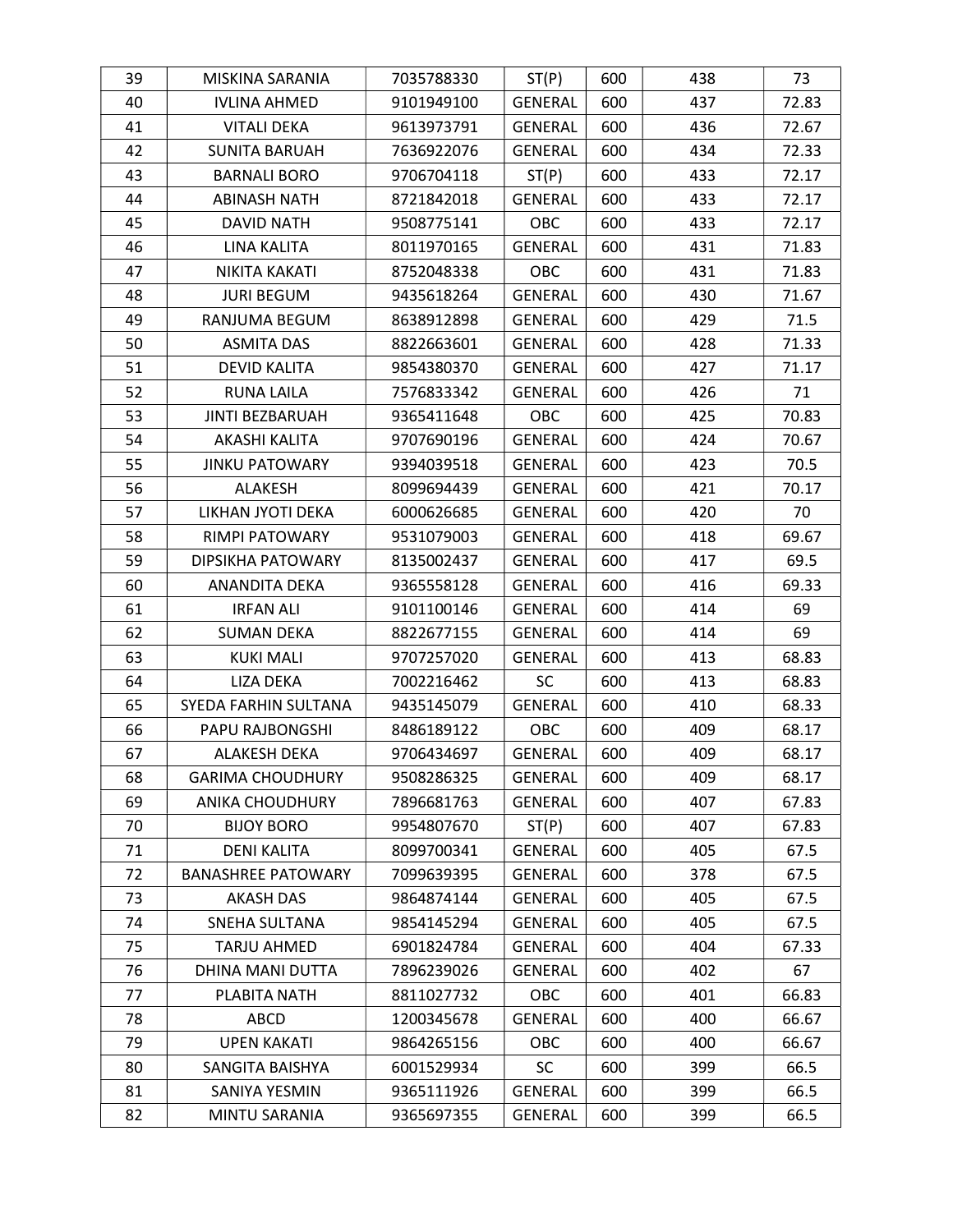| 83  | <b>HIMADRI BARO</b>     | 7086843352 | ST(P)          | 600 | 393 | 65.5  |
|-----|-------------------------|------------|----------------|-----|-----|-------|
| 84  | <b>CHINTU CHOUDHURY</b> | 8011072827 | <b>GENERAL</b> | 600 | 393 | 65.5  |
| 85  | SAIDUL HOQUE            | 7637849286 | <b>GENERAL</b> | 600 | 391 | 65.17 |
| 86  | HRIDAY JYORI KALITA     | 8822129143 | <b>GENERAL</b> | 600 | 389 | 64.83 |
| 87  | SANIYA SAIKIA           | 9365524898 | <b>GENERAL</b> | 600 | 389 | 64.83 |
| 88  | <b>KANMONI KAKATI</b>   | 8723954145 | <b>GENERAL</b> | 600 | 387 | 64.5  |
| 89  | <b>IKBAL HUSSIAN</b>    | 8811009772 | <b>GENERAL</b> | 600 | 384 | 64    |
| 90  | ANUPAM DEKA             | 6900686037 | <b>GENERAL</b> | 600 | 384 | 64    |
| 91  | <b>REHENA</b>           | 9085369753 | <b>GENERAL</b> | 600 | 384 | 64    |
| 92  | NABANITA BAISHYA        | 8472866303 | GENERAL        | 600 | 384 | 64    |
| 93  | PARBIN SULTANA          | 9954280743 | <b>GENERAL</b> | 600 | 383 | 63.83 |
| 94  | <b>BHASWATI BAISHYA</b> | 7099145108 | <b>SC</b>      | 600 | 382 | 63.67 |
| 95  | <b>HIYA DEKA</b>        | 7638889386 | <b>GENERAL</b> | 600 | 380 | 63.33 |
| 96  | CHANIYA DEKA            | 9954220615 | <b>GENERAL</b> | 600 | 378 | 63    |
| 97  | <b>NAMRATA NATH</b>     | 6002097661 | OBC            | 600 | 377 | 62.83 |
| 98  | <b>NAMRATA NATH</b>     | 7086978075 | <b>OBC</b>     | 600 | 377 | 62.83 |
| 99  | AMISHA DEKA             | 9864407114 | <b>OBC</b>     | 600 | 376 | 62.67 |
| 100 | SAYASHREE RAJBONGSHI    | 6900681518 | OBC            | 600 | 375 | 62.5  |
| 101 | ARJINA KHATUN           | 8399834484 | <b>GENERAL</b> | 600 | 374 | 62.33 |
| 102 | <b>LAVITA NATH</b>      | 6901754079 | OBC            | 600 | 373 | 62.17 |
| 103 | <b>MAKBUL HUSSAIN</b>   | 6003691996 | <b>GENERAL</b> | 600 | 373 | 62.17 |
| 104 | <b>JESMINE SULTANA</b>  | 9706526245 | <b>GENERAL</b> | 600 | 373 | 62.17 |
| 105 | NISHITA SARMAH          | 8471960942 | <b>GENERAL</b> | 600 | 372 | 62    |
| 106 | <b>JYOTISMITA DEKA</b>  | 9395436077 | <b>GENERAL</b> | 600 | 371 | 61.83 |
| 107 | TRINANGKA DEKA          | 8473012618 | <b>GENERAL</b> | 600 | 371 | 61.83 |
| 108 | <b>BHASWATI DEKA</b>    | 7636872600 | <b>GENERAL</b> | 600 | 371 | 61.83 |
| 109 | SAGARIKA SARMAH         | 8811004706 | <b>GENERAL</b> | 600 | 371 | 61.83 |
| 110 | DIMPI CHOUDHURY         | 8812874998 | <b>GENERAL</b> | 600 | 370 | 61.67 |
| 111 | <b>TIZA DEKA</b>        | 7896062739 | <b>GENERAL</b> | 600 | 370 | 61.67 |
| 112 | <b>SURUJ DEKA</b>       | 8811910461 | <b>GENERAL</b> | 600 | 370 | 61.67 |
| 113 | AMINA NASRIN            | 9864232567 | <b>GENERAL</b> | 600 | 369 | 61.5  |
| 114 | <b>AMINA NASRIN</b>     | 8876089922 | <b>GENERAL</b> | 600 | 369 | 61.5  |
| 115 | <b>NARGISH SULTANA</b>  | 7578023016 | <b>GENERAL</b> | 600 | 369 | 61.5  |
| 116 | <b>DIGEN DEKA</b>       | 7086984478 | <b>GENERAL</b> | 600 | 369 | 61.5  |
| 117 | <b>JINGKI DEKA</b>      | 9854539661 | ST(P)          | 600 | 369 | 61.5  |
| 118 | MD MAFIDUL ALI          | 8822332405 | <b>GENERAL</b> | 600 | 369 | 61.5  |
| 119 | <b>TULIKA DAS</b>       | 7086514731 | OBC            | 600 | 369 | 61.5  |
| 120 | <b>KAMAL CHETRY</b>     | 9707970604 | <b>GENERAL</b> | 600 | 369 | 61.5  |
| 121 | MINTU DEKA              | 8486332609 | GENERAL        | 600 | 368 | 61.33 |
| 122 | JANMANI KAKATI          | 8253965409 | <b>OBC</b>     | 600 | 368 | 61.33 |
| 123 | ABINASH DEKA            | 7356321165 | <b>GENERAL</b> | 600 | 368 | 61.33 |
| 124 | NIKU DEKA               | 9101176884 | <b>GENERAL</b> | 600 | 368 | 61.33 |
| 125 | DHANMONI DAS            | 8099800215 | OBC            | 600 | 367 | 61.17 |
| 126 | <b>ISFAQUR RAHMAN</b>   | 9365695350 | <b>GENERAL</b> | 600 | 366 | 61    |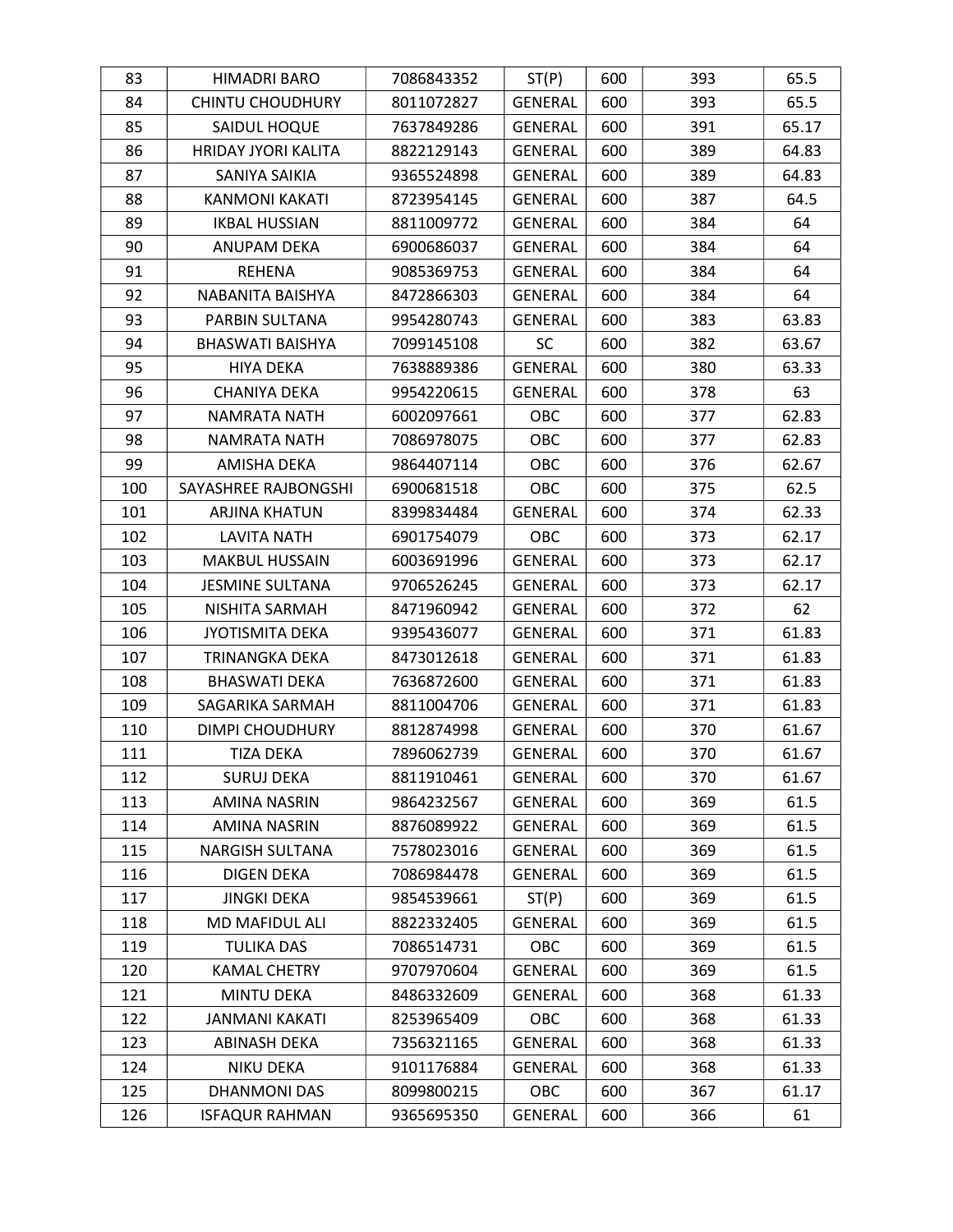| 127 | ANKU MONI MALI           | 8011557779 | <b>SC</b>      | 600 | 366 | 61    |
|-----|--------------------------|------------|----------------|-----|-----|-------|
| 128 | <b>SIMA DAS</b>          | 9508957788 | <b>OBC</b>     | 600 | 366 | 61    |
| 129 | <b>NABAJIT KALITA</b>    | 8486118091 | <b>GENERAL</b> | 600 | 365 | 60.83 |
| 130 | <b>DAISY BORA</b>        | 7035240955 | <b>GENERAL</b> | 600 | 365 | 60.83 |
| 131 | MANIMA RAHMAN            | 7002005843 | <b>GENERAL</b> | 600 | 364 | 60.67 |
| 132 | <b>HIRA MONI DEKA</b>    | 6900977709 | <b>GENERAL</b> | 600 | 363 | 60.5  |
| 133 | <b>NARAYAN BANIA</b>     | 8761902900 | <b>GENERAL</b> | 600 | 362 | 60.33 |
| 134 | <b>HEMALATA BORO</b>     | 6901763646 | <b>GENERAL</b> | 600 | 361 | 60.17 |
| 135 | <b>BARNALI DEVI</b>      | 7035549820 | <b>GENERAL</b> | 600 | 361 | 60.17 |
| 136 | <b>BEUTY BEGUM</b>       | 9678569476 | <b>GENERAL</b> | 600 | 361 | 60.17 |
| 137 | <b>DEBASIS KALITA</b>    | 7086632950 | <b>GENERAL</b> | 600 | 360 | 60    |
| 138 | <b>BHITALI DAS</b>       | 9859602235 | ST(P)          | 600 | 360 | 60    |
| 139 | SANIA MIRZA              | 9401985852 | <b>GENERAL</b> | 600 | 360 | 60    |
| 140 | <b>BHARGAB BARUAH</b>    | 6003588198 | <b>GENERAL</b> | 600 | 360 | 60    |
| 141 | RAHUL KALITA             | 8638153161 | <b>GENERAL</b> | 600 | 359 | 59.83 |
| 142 | PRANJIT DAS              | 6002475497 | <b>OBC</b>     | 600 | 359 | 59.83 |
| 143 | SRI MOMI MALI            | 8721905848 | SC             | 600 | 356 | 59.33 |
| 144 | <b>HIYA MONI DEKA</b>    | 7577956553 | <b>GENERAL</b> | 600 | 356 | 59.33 |
| 145 | <b>BISHNU DEKA</b>       | 6900474435 | <b>GENERAL</b> | 600 | 356 | 59.33 |
| 146 | PRANJIT DEKA             | 9365932679 | <b>GENERAL</b> | 600 | 356 | 59.33 |
| 147 | <b>KRISHNAMONI KUMAR</b> | 8486334431 | OBC            | 600 | 356 | 59.33 |
| 148 | <b>TRIDIP DEKA</b>       | 7099788210 | <b>GENERAL</b> | 600 | 356 | 59.33 |
| 149 | DIPANKAR DEKA            | 9957332009 | <b>GENERAL</b> | 600 | 355 | 59.17 |
| 150 | <b>BARASHA</b>           | 8472821809 | <b>OBC</b>     | 600 | 355 | 59.17 |

# (OBC)

| <b>SI</b><br><b>No</b> | <b>Name</b>               | <b>Phone</b><br><b>Number</b> | Caste      | <b>Total</b> | <b>Marks Obtain</b> | %     |
|------------------------|---------------------------|-------------------------------|------------|--------------|---------------------|-------|
| 1                      | HIMAKSHI DAS              | 8876062418                    | <b>OBC</b> | 600          | 352                 | 58.67 |
| 2                      | <b>BASTAB DAS</b>         | 9864197703                    | <b>OBC</b> | 600          | 352                 | 58.67 |
| 3                      | <b>JISHNUJYOTI NATH</b>   | 6900378768                    | <b>OBC</b> | 500          | 291                 | 58.2  |
| 4                      | DHAN JYOTI DAS            | 8099199466                    | <b>OBC</b> | 600          | 342                 | 57    |
| 5                      | KRIPAL RAJBNGSHI          | 6003976268                    | <b>OBC</b> | 600          | 336                 | 56    |
| 6                      | PURABI BARUAH             | 9508256059                    | <b>OBC</b> | 600          | 336                 | 56    |
| 7                      | <b>MAUSUMI RAJBONGSHI</b> | 9957238139                    | <b>OBC</b> | 600          | 333                 | 55.5  |
| 8                      | LIPIKA KUMAR              | 9101978722                    | <b>OBC</b> | 600          | 333                 | 55.5  |
| 9                      | <b>ANKITA DAS</b>         | 8486972694                    | <b>OBC</b> | 600          | 331                 | 55.17 |
| 10                     | <b>BARNALI DAS</b>        | 9394041680                    | <b>OBC</b> | 600          | 328                 | 54.67 |
| 11                     | SRI BHASKAR JYOTI DAS     | 9859053645                    | <b>OBC</b> | 600          | 326                 | 54.33 |
| 12                     | NABA JYOTI NATH           | 8255039708                    | <b>OBC</b> | 600          | 320                 | 53.33 |
| 13                     | PARASH MONI DAS           | 8749892996                    | <b>OBC</b> | 600          | 318                 | 53    |
| 14                     | HIRU DEEP BANIA           | 9365113561                    | <b>OBC</b> | 600          | 308                 | 51.33 |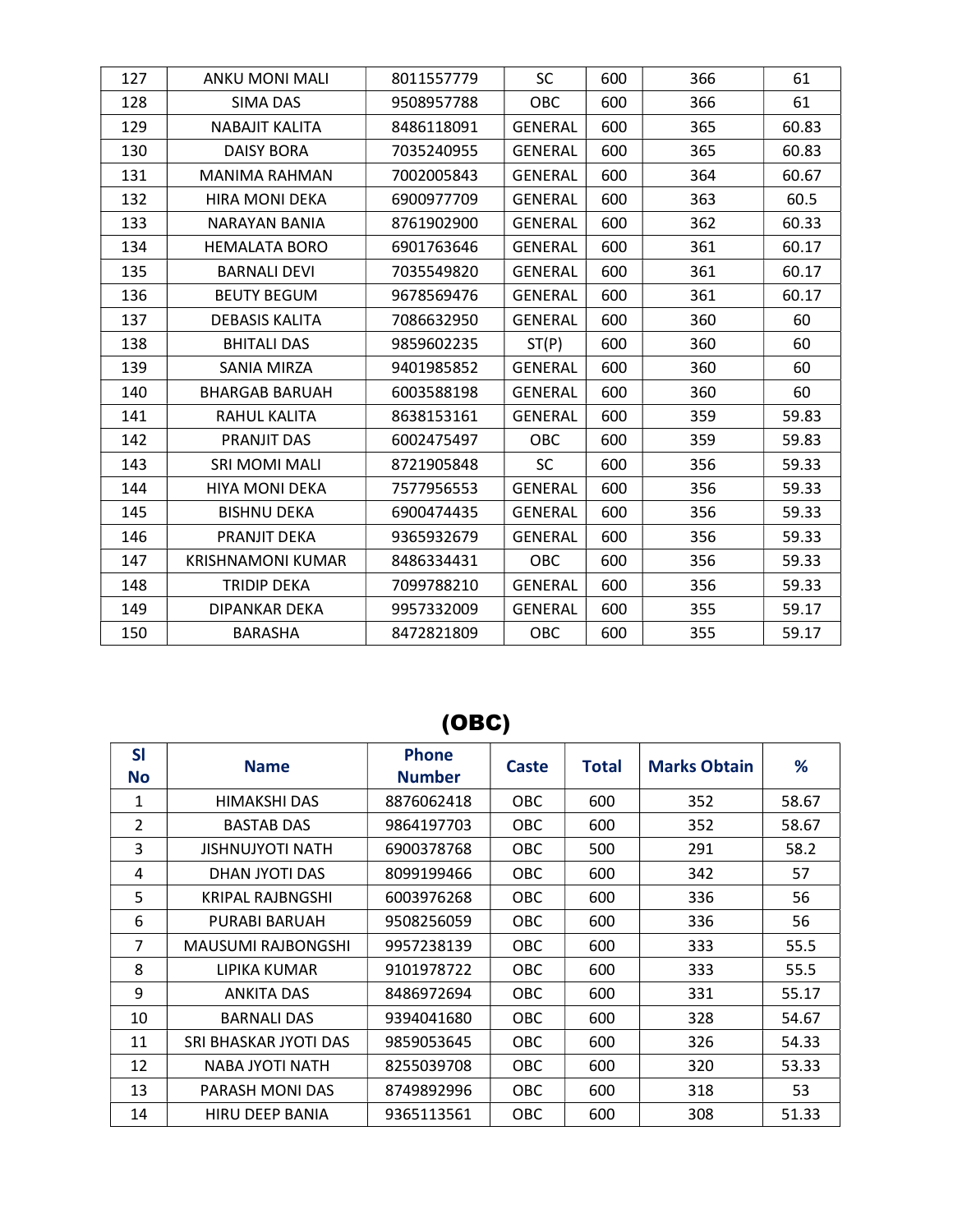| 15 | SIMA DAS                 | 9395267829 | <b>OBC</b> | 600 | 295 | 49.17 |
|----|--------------------------|------------|------------|-----|-----|-------|
| 16 | AMANIKHA NATH            | 7099917823 | <b>OBC</b> | 600 | 287 | 47.83 |
| 17 | <b>BHARGAB JYOTI DAS</b> | 8135960365 | OBC.       | 600 | 284 | 47.33 |
| 18 | NISHITA DAS              | 7099638955 | <b>OBC</b> | 600 | 279 | 46.5  |
| 19 | SRI NAYAN MONI DAS       | 8876088307 | <b>OBC</b> | 600 | 278 | 46.33 |
| 20 | SRI HIRAK JYOTI DAS      | 9678783561 | OBC.       | 600 | 278 | 46.33 |
| 21 | DIMPAL DAS               | 8011265103 | <b>OBC</b> | 600 | 276 | 46    |
| 22 | RITUPAN KAKATI           | 9707114827 | <b>OBC</b> | 600 | 275 | 45.83 |
| 23 | RAHUL DAS                | 9395272599 | <b>OBC</b> | 600 | 275 | 45.83 |
| 24 | <b>MUNMUN DAS</b>        | 9856400168 | OBC.       | 500 | 228 | 45.6  |
| 25 | LIZA DAS                 | 8011456206 | <b>OBC</b> | 600 | 270 | 45    |
| 26 | <b>NABAJIT DEKA</b>      | 6901745020 | <b>OBC</b> | 600 | 262 | 43.67 |
| 27 | SRI NAYAN MONI DAS       | 9707114778 | <b>OBC</b> | 600 | 235 | 39.17 |
| 28 | TARALI DAS               | 9678985352 | <b>OBC</b> | 600 | 217 | 36.17 |

### ST (P)

| SI <sub>No</sub> | <b>Name</b>                 | <b>Phone</b><br><b>Number</b> | Caste | <b>Total</b> | <b>Marks</b><br><b>Obtain</b> | %     |
|------------------|-----------------------------|-------------------------------|-------|--------------|-------------------------------|-------|
|                  | LABO BARO                   | 6001144153                    | ST(P) | 600          | 353                           | 58.83 |
| $\mathcal{P}$    | <b>BARASHA DAS</b>          | 8761838113                    | ST(P) | 600          | 330                           | 55    |
| 3                | <b>BHABESH BHUSHAN DEKA</b> | 7099146117                    | ST(P) | 600          | 312                           | 52    |
| 4                | <b>PUJA TAYUNG</b>          | 9577177852                    | ST(P) | 600          | 311                           | 51.83 |
| 5                | <b>SUMITA BORO</b>          | 9678603835                    | ST(P) | 600          | 271                           | 45.17 |
| 6                | LASKAR BASUMATARY           | 7637903590                    | ST(P) | 600          | 259                           | 43.17 |

(SC)

| SI No | <b>Name</b>  | <b>Phone</b><br><b>Number</b> | Caste | <b>Total</b> | <b>Marks Obtain</b> | %     |
|-------|--------------|-------------------------------|-------|--------------|---------------------|-------|
|       | SANGITA MALI | 8099799336                    | SC    | 600          | 337                 | 56.17 |
|       | KARTIK BANIA | 8099799691                    | SC    | 600          | 264                 | 44    |
| ͻ     | PAPARI BANIA | 8011686994                    | SC    | 600          | 245                 | 40.83 |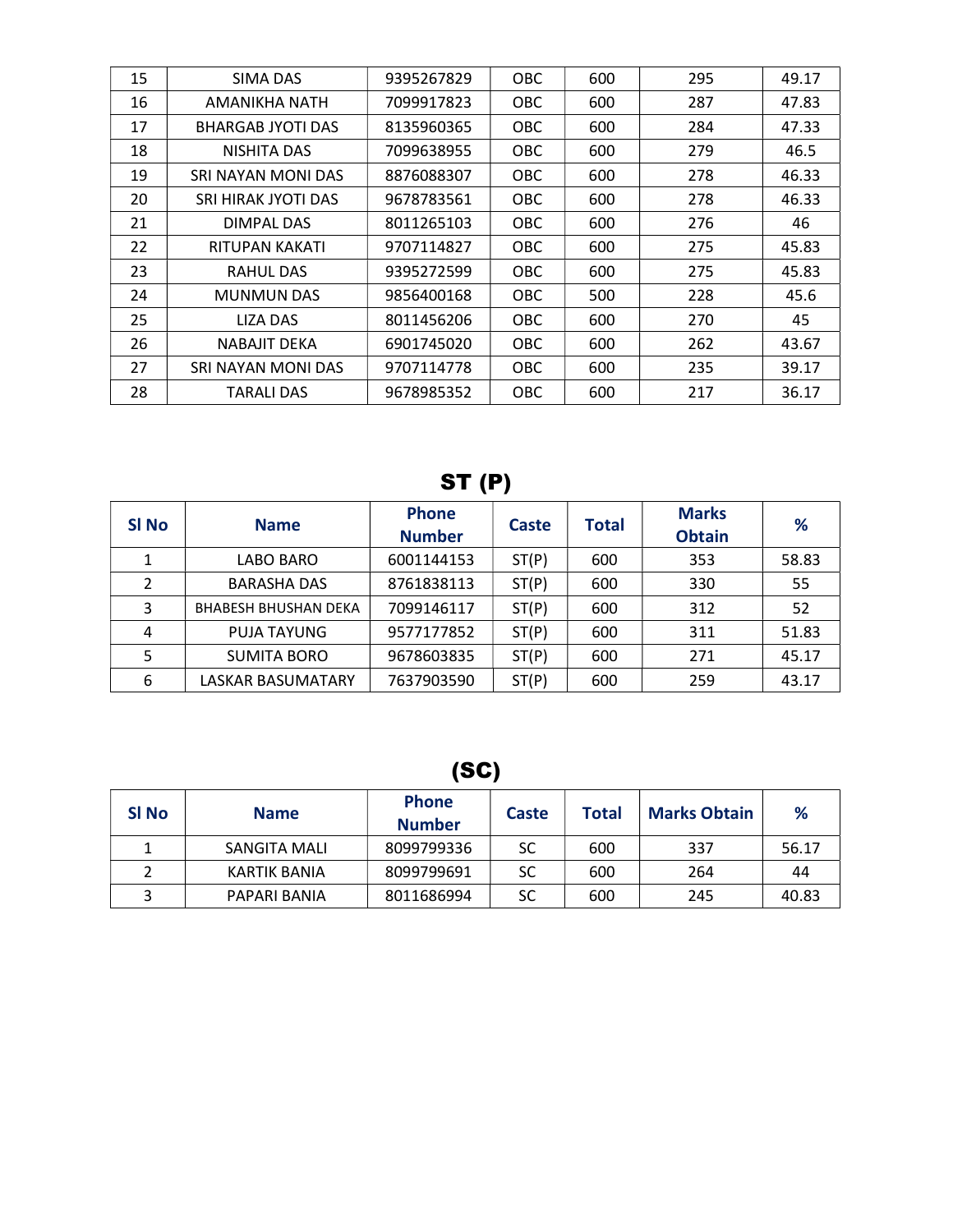#### (UNRESEARVED WAITING LIST)

| <b>SI No</b>   | <b>Name</b>             | <b>Phone</b><br><b>Number</b> | <b>Caste</b>   | <b>Total</b> | <b>Marks</b><br><b>Obtain</b> | %     |
|----------------|-------------------------|-------------------------------|----------------|--------------|-------------------------------|-------|
| $\mathbf{1}$   | DIKSHITA DEKA           | 8752846948                    | <b>GENERAL</b> | 600          | 353                           | 58.83 |
| $\overline{2}$ | REJINA BEGUM            | 9859576110                    | <b>GENERAL</b> | 600          | 352                           | 58.67 |
| 3              | <b>ELA BEGUM</b>        | 8471969531                    | <b>GENERAL</b> | 600          | 351                           | 58.5  |
| 4              | KRITIKA RANI KALITA     | 7635893660                    | <b>GENERAL</b> | 600          | 351                           | 58.5  |
|                | TRISHNA MANI            |                               |                |              |                               |       |
| 5              | <b>PATOWARY</b>         | 9126716703                    | <b>GENERAL</b> | 600          | 350                           | 58.33 |
| 6              | PRITAM KALITA           | 9678493577                    | <b>GENERAL</b> | 600          | 349                           | 58.17 |
| $\overline{7}$ | NAZRUL ISLAM            | 7002139303                    | <b>GENERAL</b> | 600          | 349                           | 58.17 |
| 8              | <b>JUHISMITA BARUAH</b> | 8011682634                    | <b>GENERAL</b> | 600          | 348                           | 58    |
| 9              | <b>NAJRUL ALI</b>       | 6001979742                    | <b>GENERAL</b> | 600          | 347                           | 57.83 |
| 10             | <b>DOLI DEKA</b>        | 7896293703                    | <b>GENERAL</b> | 600          | 347                           | 57.83 |
| 11             | MIRHUSSEIN ALI          | 6000627837                    | <b>GENERAL</b> | 600          | 346                           | 57.67 |
| 12             | TRISHNA DEKA            | 9854914140                    | <b>GENERAL</b> | 600          | 345                           | 57.5  |
| 13             | <b>AKHTAR AMIN</b>      | 7002653860                    | <b>GENERAL</b> | 600          | 345                           | 57.5  |
| 14             | <b>BIDISHA DEKA</b>     | 9101859566                    | <b>GENERAL</b> | 600          | 341                           | 56.83 |
| 15             | SYED MAFIJUDDIN AHMED   | 7086646064                    | <b>GENERAL</b> | 600          | 340                           | 56.67 |
| 16             | SABINA YESMIN           | 7664075085                    | <b>GENERAL</b> | 600          | 339                           | 56.5  |
| 17             | LUCKY ALI               | 9127170541                    | <b>GENERAL</b> | 600          | 338                           | 56.33 |
| 18             | NITUMONI AHMEDA         | 9101986557                    | <b>GENERAL</b> | 600          | 337                           | 56.17 |
| 19             | USMITA KALITA           | 9707197257                    | <b>GENERAL</b> | 600          | 337                           | 56.17 |
| 20             | <b>KAUSHIK DAS</b>      | 8811915265                    | <b>GENERAL</b> | 600          | 336                           | 56    |
| 21             | MASFIQUE SAMIM          | 9678348148                    | <b>GENERAL</b> | 600          | 335                           | 55.83 |
| 22             | PRABAL DEKA             | 9707958517                    | <b>GENERAL</b> | 600          | 335                           | 55.83 |
| 23             | <b>NAJRUL ISLAM</b>     | 9707551219                    | <b>GENERAL</b> | 600          | 333                           | 55.5  |
| 24             | SAIFUDDIN AHMED         | 7099577692                    | <b>GENERAL</b> | 600          | 333                           | 55.5  |
| 25             | <b>KANKAN DEKA</b>      | 8402913641                    | <b>GENERAL</b> | 600          | 332                           | 55.33 |
| 26             | <b>MUNNA ALI</b>        | 6002207298                    | <b>GENERAL</b> | 600          | 331                           | 55.17 |
| 27             | RIMA DEVI               | 7086637964                    | GENERAL        | 600          | 331                           | 55.17 |
| 28             | <b>DINKU NATH</b>       | 7399377037                    | <b>GENERAL</b> | 600          | 331                           | 55.17 |
| 29             | <b>RAHUL DEKA</b>       | 9707334084                    | <b>GENERAL</b> | 600          | 330                           | 55    |
| 30             | <b>JUMAN DEKA</b>       | 9395187280                    | <b>GENERAL</b> | 600          | 330                           | 55    |
| 31             | <b>SEHNAJ PARBIN</b>    | 9954788258                    | GENERAL        | 600          | 329                           | 54.83 |
| 32             | SAJID DEWAN             | 7086987280                    | GENERAL        | 600          | 329                           | 54.83 |
| 33             | <b>UDDIPTA DUTTA</b>    | 8761955578                    | <b>GENERAL</b> | 600          | 328                           | 54.67 |
| 34             | SALMA BEGUM             | 6001743055                    | GENERAL        | 600          | 328                           | 54.67 |
| 35             | <b>INAMUL ALI</b>       | 9101603981                    | <b>GENERAL</b> | 600          | 327                           | 54.5  |
| 36             | NAMITA DEKA             | 8099950723                    | <b>GENERAL</b> | 600          | 326                           | 54.33 |
| 37             | DIPJYOTI SARMA          | 9127561621                    | GENERAL        | 600          | 326                           | 54.33 |
| 38             | <b>JUMI BEGUM</b>       | 9864887901                    | <b>GENERAL</b> | 600          | 325                           | 54.17 |
| 39             | <b>KASTURI DEKA</b>     | 8399020262                    | <b>GENERAL</b> | 600          | 325                           | 54.17 |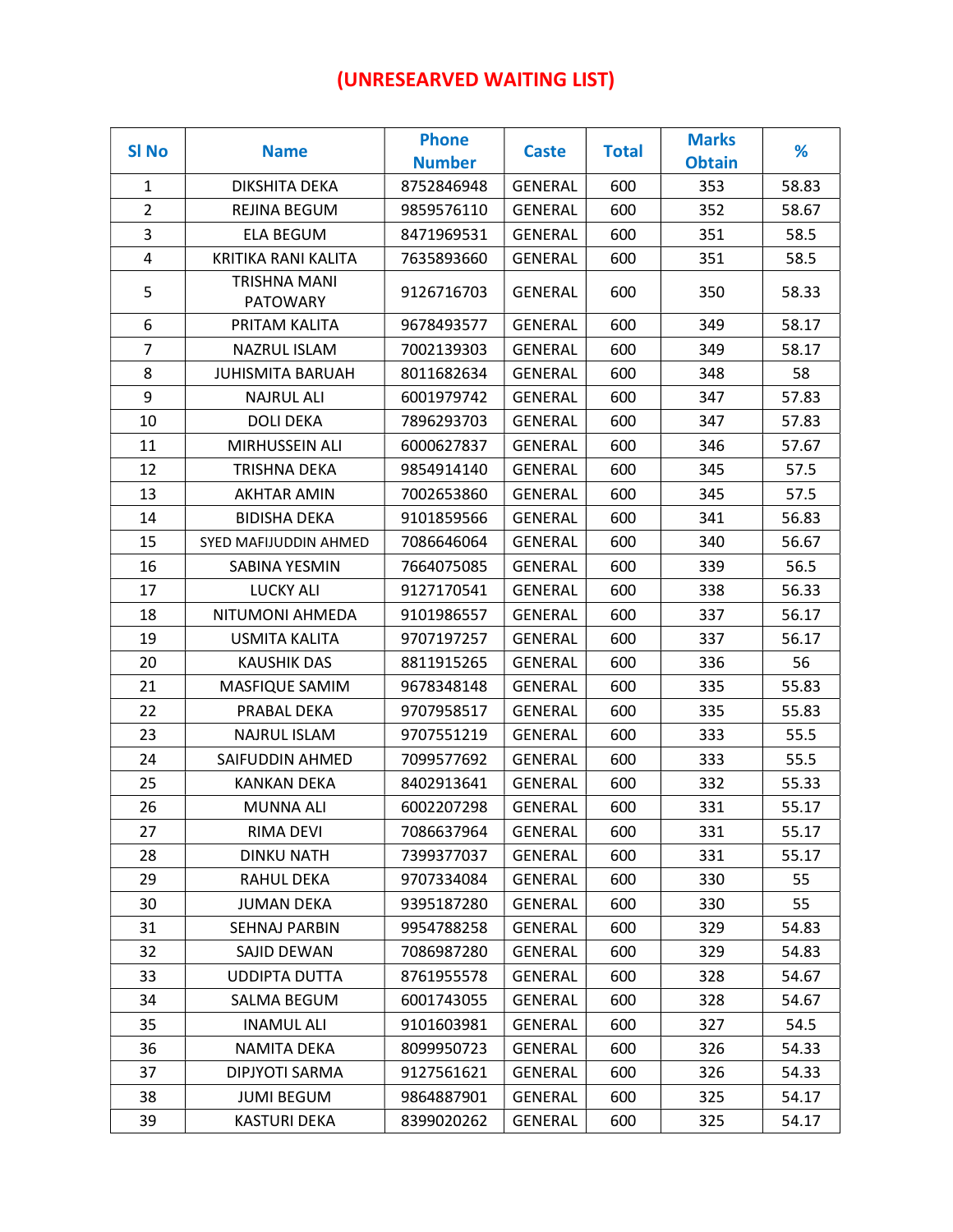| 40 | <b>JUMI BANIYA</b>      | 7577982239 | <b>GENERAL</b> | 600 | 325 | 54.17 |
|----|-------------------------|------------|----------------|-----|-----|-------|
| 41 | RIJUMA BEGUM            | 7577008873 | <b>GENERAL</b> | 600 | 324 | 54    |
| 42 | <b>MINTU DEKA</b>       | 6026068244 | <b>GENERAL</b> | 600 | 323 | 53.83 |
| 43 | DIPANKAR DEKA           | 7099577311 | <b>GENERAL</b> | 600 | 323 | 53.83 |
| 44 | SAGAR JYOTI DEKA        | 8011820636 | <b>GENERAL</b> | 600 | 323 | 53.83 |
| 45 | <b>KAIF ALI</b>         | 9707958365 | <b>GENERAL</b> | 600 | 322 | 53.67 |
| 46 | <b>JIBAN DAS</b>        | 9577150286 | <b>GENERAL</b> | 600 | 322 | 53.67 |
| 47 | <b>TORIKON BEGUM</b>    | 9085785865 | <b>GENERAL</b> | 600 | 322 | 53.67 |
| 48 | PRANJAL DAS             | 7086285920 | <b>GENERAL</b> | 600 | 319 | 53.17 |
| 49 | PRANTIK DEKA            | 6003982342 | <b>GENERAL</b> | 600 | 318 | 53    |
| 50 | SAGARIKA DUTTA          | 9707550864 | <b>GENERAL</b> | 600 | 316 | 52.67 |
| 51 | <b>ERFAN ALI</b>        | 8486810549 | <b>GENERAL</b> | 600 | 315 | 52.5  |
| 52 | KAKALI DEVI             | 7099638809 | <b>GENERAL</b> | 600 | 315 | 52.5  |
| 53 | <b>MANASH NATH</b>      | 9394039580 | <b>GENERAL</b> | 600 | 315 | 52.5  |
| 54 | <b>SUNIL DEKA</b>       | 9706679310 | <b>GENERAL</b> | 600 | 313 | 52.17 |
| 55 | <b>BARASHA BAISHYA</b>  | 8472927695 | <b>GENERAL</b> | 600 | 311 | 51.83 |
| 56 | LIPIKA KAKATI           | 7086345334 | <b>GENERAL</b> | 600 | 311 | 51.83 |
| 57 | RAMISHA BEGUM           | 9394039153 | <b>GENERAL</b> | 600 | 311 | 51.83 |
| 58 | <b>SUSMITA DAS</b>      | 9707550871 | <b>GENERAL</b> | 600 | 309 | 51.5  |
| 59 | <b>SUBHASH TALUKDAR</b> | 9859491292 | <b>GENERAL</b> | 600 | 309 | 51.5  |
| 60 | RIMA SARMA              | 6000872978 | <b>GENERAL</b> | 600 | 307 | 51.17 |
| 61 | <b>BIKASH DEKA</b>      | 9577573747 | <b>GENERAL</b> | 600 | 306 | 51    |
| 62 | <b>NIKI SARKAR</b>      | 8099028159 | <b>GENERAL</b> | 600 | 305 | 50.83 |
| 63 | <b>NITUL DEKA</b>       | 8099212312 | <b>GENERAL</b> | 600 | 305 | 50.83 |
| 64 | NARAYAN BARMAN          | 6901765473 | <b>GENERAL</b> | 600 | 305 | 50.83 |
| 65 | REKIBUDDIN AHMED        | 9577050691 | <b>GENERAL</b> | 600 | 304 | 50.67 |
| 66 | SANIRAJ SAIKIA          | 8486260608 | <b>GENERAL</b> | 600 | 304 | 50.67 |
| 67 | NAYAN MANI BAISHYA      | 8822411541 | <b>GENERAL</b> | 600 | 304 | 50.67 |
| 68 | DHRITISMITA DEKA        | 9954753982 | <b>GENERAL</b> | 600 | 303 | 50.5  |
| 69 | <b>SUMAN ALI</b>        | 7099381421 | <b>GENERAL</b> | 600 | 303 | 50.5  |
| 70 | <b>MANOROMA BORO</b>    | 8099072254 | <b>GENERAL</b> | 600 | 302 | 50.33 |
| 71 | SANIYA BEGUM            | 7577982860 | <b>GENERAL</b> | 600 | 302 | 50.33 |
| 72 | KISHORE KUMAR DEKA      | 7635843045 | <b>GENERAL</b> | 600 | 300 | 50    |
| 73 | <b>RINKI BHUYAN</b>     | 8011836884 | <b>GENERAL</b> | 600 | 300 | 50    |
| 74 | <b>MOON ALI</b>         | 8403976525 | <b>GENERAL</b> | 600 | 300 | 50    |
| 75 | <b>ZUBEEN KAKATI</b>    | 9854556965 | <b>GENERAL</b> | 600 | 300 | 50    |
| 76 | KANGKANA BAISHYA        | 9678873079 | <b>GENERAL</b> | 600 | 299 | 49.83 |
| 77 | KAUSHIK KUMAR DAS       | 9394201734 | <b>GENERAL</b> | 600 | 299 | 49.83 |
| 78 | <b>AMIN ALI</b>         | 7578853307 | <b>GENERAL</b> | 600 | 299 | 49.83 |
| 79 | <b>JINAMONI BEGUM</b>   | 9859309128 | <b>GENERAL</b> | 600 | 298 | 49.67 |
| 80 | <b>ATIFUR RAHMAN</b>    | 8721009305 | <b>GENERAL</b> | 500 | 248 | 49.6  |
| 81 | ARNAB JYOTI DEKA        | 9957406433 | <b>GENERAL</b> | 600 | 297 | 49.5  |
| 82 | DHARITRI DAS            | 8486554257 | <b>GENERAL</b> | 600 | 295 | 49.17 |
| 83 | CHAYANIKA DEKA          | 7637979389 | <b>GENERAL</b> | 600 | 295 | 49.17 |